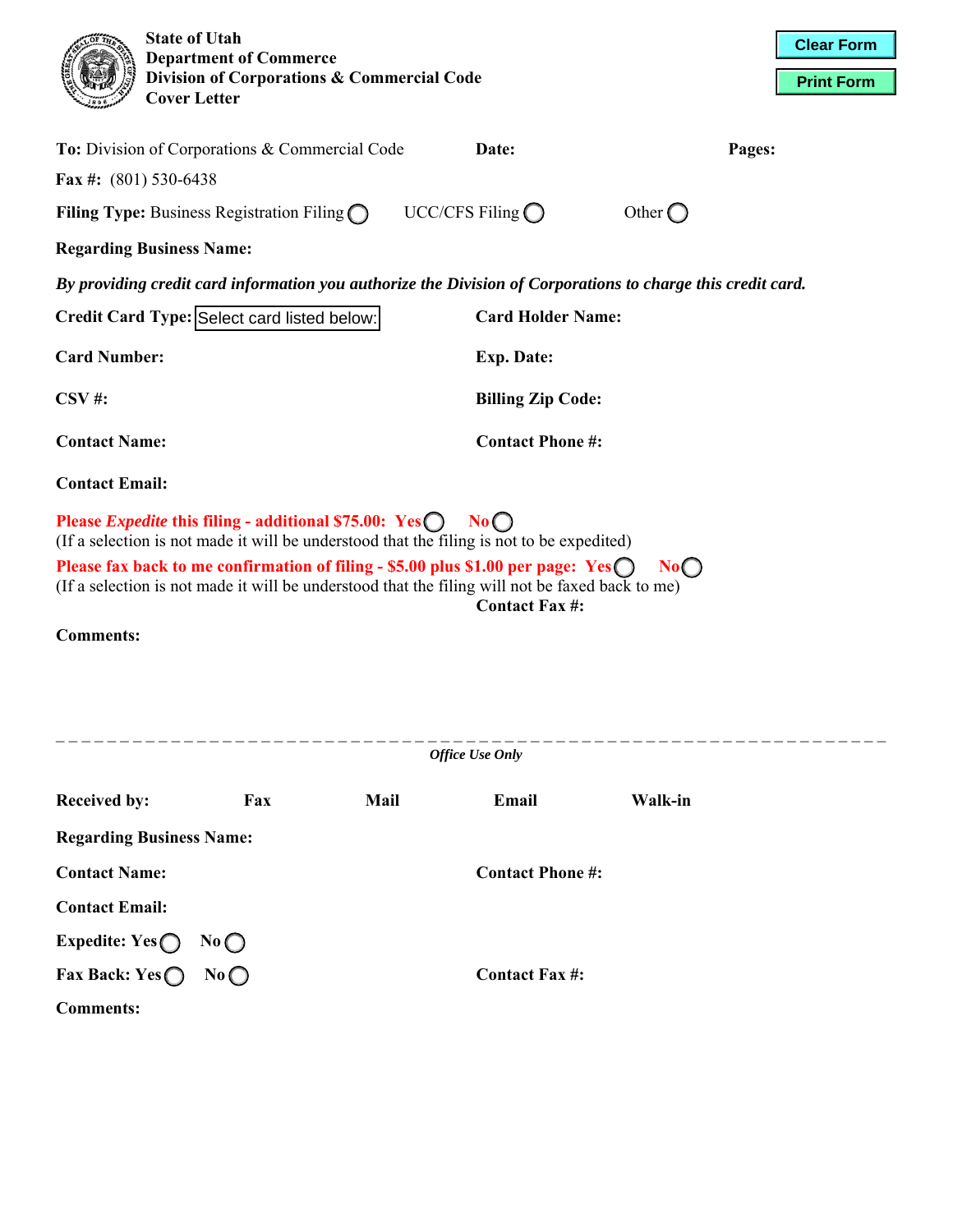$\overline{\phantom{a}}$  ,  $\overline{\phantom{a}}$  ,  $\overline{\phantom{a}}$  ,  $\overline{\phantom{a}}$  ,  $\overline{\phantom{a}}$  ,  $\overline{\phantom{a}}$  ,  $\overline{\phantom{a}}$  ,  $\overline{\phantom{a}}$  ,  $\overline{\phantom{a}}$  ,  $\overline{\phantom{a}}$  ,  $\overline{\phantom{a}}$  ,  $\overline{\phantom{a}}$  ,  $\overline{\phantom{a}}$  ,  $\overline{\phantom{a}}$  ,  $\overline{\phantom{a}}$  ,  $\overline{\phantom{a}}$ 



**State of Utah Department of Commerce Division of Corporations & Commercial Code Amendment to Certificate of Organization** 

**Non-Refundable Processing Fee: \$37.00** 

Pursuant to UCA § 48-3a-202, the individual named below causes this Amendment to the Certificate of Organization to be delivered to the Utah Division of Corporations for filing, and states as follows:

Entity Number:

The name of the limited liability company is: \_\_\_\_\_\_\_\_\_\_\_\_\_\_\_\_\_\_\_\_\_\_\_\_\_\_\_\_\_\_\_\_\_\_\_\_\_\_\_\_\_\_\_\_\_\_\_\_\_\_\_\_\_\_

The Certificate of Organization shall be amended as set forth herein (complete all that apply):

There is a change in the name of the limited liability company to:

The Certificate of Organization is amended as follows:

| Filing date of initial certificate high-                                                                                                                                                                                                                                                                                                                                                                                                         |        |                                             |
|--------------------------------------------------------------------------------------------------------------------------------------------------------------------------------------------------------------------------------------------------------------------------------------------------------------------------------------------------------------------------------------------------------------------------------------------------|--------|---------------------------------------------|
| Future effective date (if not to be effective upon filing) (OO/FF/[[['' "hot to exceed 90 days)                                                                                                                                                                                                                                                                                                                                                  |        |                                             |
| Under penalties of perjury, I declare that this Amendment of Certificate of Organization has been<br>examined by me and is, to the best of my knowledge and belief, true, correct and complete.                                                                                                                                                                                                                                                  |        |                                             |
| Name: $\frac{1}{\sqrt{1-\frac{1}{2}} \cdot \frac{1}{\sqrt{1-\frac{1}{2}} \cdot \frac{1}{2}} \cdot \frac{1}{\sqrt{1-\frac{1}{2}} \cdot \frac{1}{2}}}{1-\frac{1}{2} \cdot \frac{1}{2} \cdot \frac{1}{2} \cdot \frac{1}{2} \cdot \frac{1}{2} \cdot \frac{1}{2} \cdot \frac{1}{2} \cdot \frac{1}{2} \cdot \frac{1}{2} \cdot \frac{1}{2} \cdot \frac{1}{2} \cdot \frac{1}{2} \cdot \frac{1}{2} \cdot \frac{1}{2} \cdot \frac{1}{2} \cdot \frac{1}{2}$ |        | Signed: Sign here after the form is printed |
| Title:                                                                                                                                                                                                                                                                                                                                                                                                                                           | Dated: |                                             |

**Under GRAMA {63-2-201}, all registration information maintained by the Division is classified as public record. For confidentiality purposes, you may use the business entity physical address rather than the residential or private address of any individual affiliated with the entity.**

Mailing/Faxing Information:www.corporations.utah.gov/contactus.html Division's Website: www.corporations.utah.gov